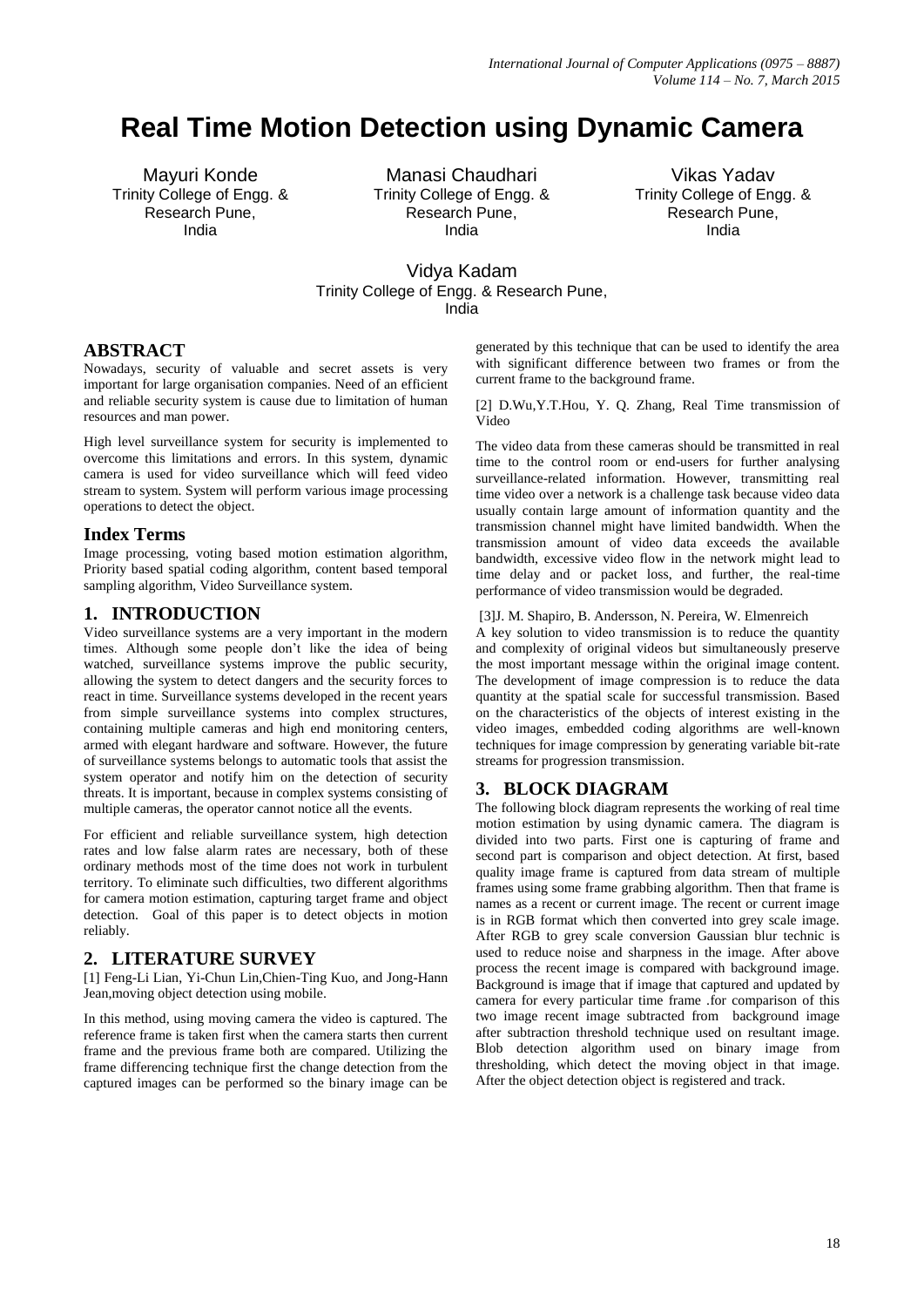

#### **Fig. 1:Block diagram**

## **4. CAMERA MOTION ESTIMATION**

In voting based mechanism image processing technique is used for motion estimation and edge detection. Image is necessary in tracking, detecting and recognition applications. There are two types' image features Frequency features and amplitude features. Edge information of object is usually use for detect the location of moving object.

Voting base mechanism edge detection of object plays very important role .In dynamic camera surveillance system as camera is always moving, the objects in captured images also look like moving objects, even though they are not. Correct edge information of moving object and still object can be obtained by subtracting to successive frames .Estimation of camera motion is very important for identifying visual information of moving object. Therefore motion of camera should be estimated first using estimated motion of camera output of edge detection is calculated .The morphological erosion dilation are used to get correct and enhance outcome of moving edges.

## **5. CONTENT BASED TEMPORAL SAMPLING**

In surveillance system with high end camera devices frame rate is high and change of view cause by motion of dynamic camera is very small due to that consecutive captured images are almost identify .Hence transmitting this identical frames on limited bandwidth is not efficient utilization of bandwidth. Due to this problem the content based temporal sampling method is used.

In content based temporal sampling only one image from n number of consecutive frames is selected. The selected images are selected on basis of content of image .Image containing more

information is selected compare to image with less information. Image having more edges having more information .Therefore while selecting images blur images are given least preference over sharp images for frame selection canny edge detection is performed to locate edge pixel then number of are count for changing edges on each frame .according to content based temporal sampling algorithm the most important information would be save and less important an identical frame would be removed.



#### **6. PRIORITY BASED SPATIAL CODING**

Usually, an image frame can be divided into important and unimportant region in spatial domain. The importance can be decided based on the outcome of the moving edge detection. For example, moving objects can be considered as the most important information compared with other static objects and background. Hence, the result of the edge detection can also be used to specify the regions with or without moving objects. Therefore, the spatial coding algorithm can be used to encode the region with important information into a frame of higher visual quality and the region without important information into a frame of lower visual quality. Furthermore, an embedded coding algorithm, such as the set partitioning SPIHT, can be used to progressively encode the visual quality based on the currently determined importance and available bandwidth.

## **7. CONCLUSION**

In this paper a smart surveillance system will be implemented which will detect moving object as well as abandoned object with dynamic camera. Motion detection algorithm and various images processing technique will be used for detection of objects in video stream. The surveillance system being implementing is low cost, efficient and highly reliable. This system will give common man access to use sophisticated security system.

#### **8. REFERENCES**

- [1] G. L. Foresti, C. S. Regazzoni, and R. Visvanathan, ―Scanning theissue/technology—Special issue on video communications, processingand understanding for third generation surveillance systems." Proc.IEEE, vol. 89, no. 10, pp. 1355–1367, Oct. 2001.
- [2] S.Misra, M. Reisslein, and G. Xue, "A survey of multimedia streamingin wireless sensor networks," IEEE Communications Surveys & Tutorials ,Fourth Quarter, vol. 10, no. 4, pp. 18–39, 2008.
- [3] Y. Si, J. Mei, and H. Gao, "Novel approaches to improve robustness, accuracy and rapidity of iris recognition systems," IEEE Trans. IndInf., vol. 8, no. 1, pp. 110–117, 2012.
- [4] P. N. Huu, V. Tran-Quang, and T. Miyoshi, "Image compression algorithm considering energy balance on wireless sensor networks, in IEEE Int. Conf. Industrial